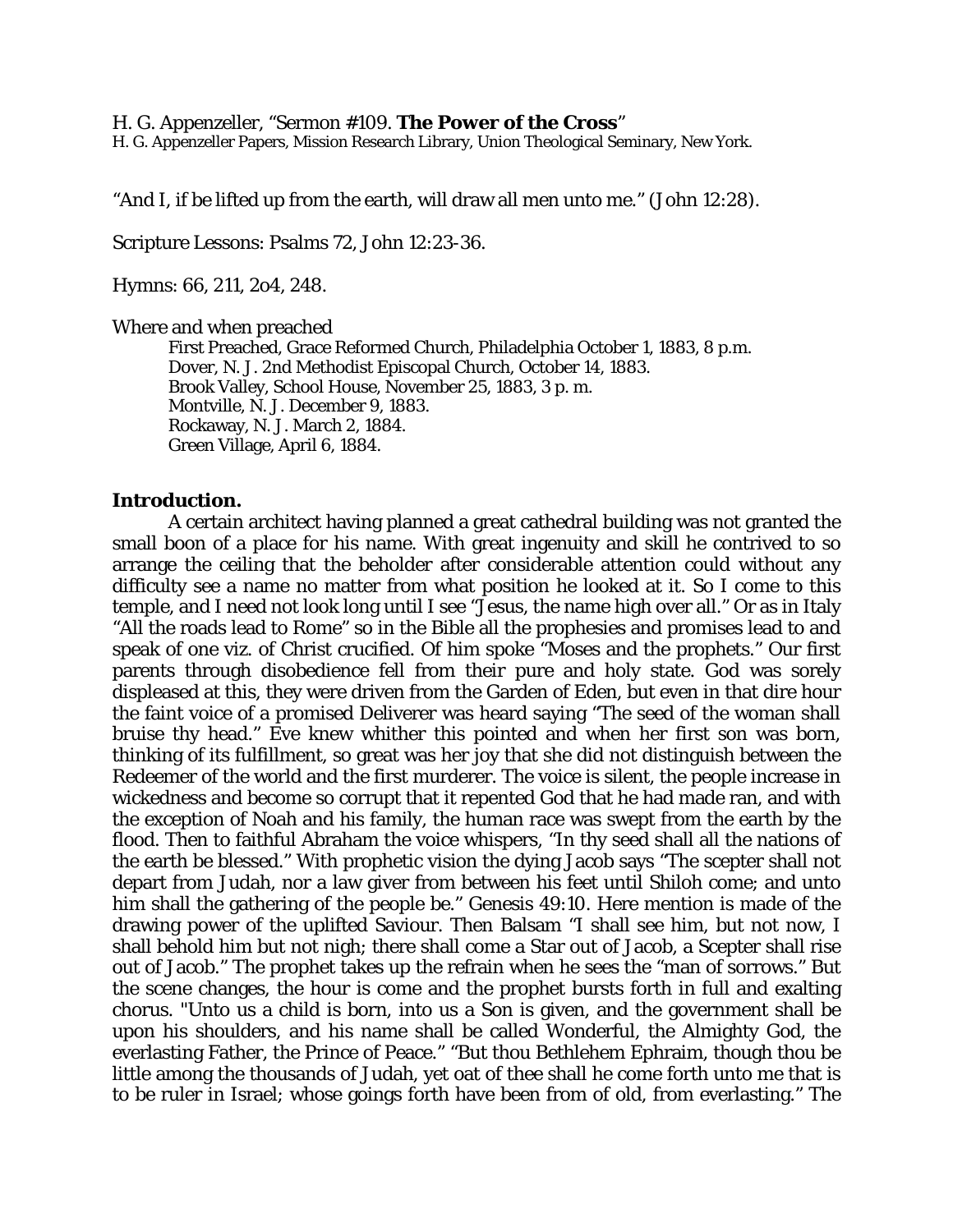scene is the joyful son of the angels over Bethlehem manger. "Glory to God in the highest and on earth peace good will to men."

Thus we see that "it is a faithful saying and worthy of all acceptation" that even as "Moses lifted up the serpent in the wilderness so the Son of Man was lifted up: that whosoever believeth in him should not perish, but have eternal life." And he suffered being, conscious all the time of his fate, for he knew what was in man. He knew that through persecutions, betrayal, and Gethsemane he must pass in order to be lifted up.

I look to the cross with my heart burdened with sin and there see the greatest exhibition of love ever seen; there I see "God in Christ reconciling the world unto himself;" there I see the just dying for the unjust; there I see the innocent expiring for the guilty; there I see my Saviour's heart bleed until my heart is melted in love, until the weight of sin is removed and then with deepest feelings of gratitude I can look up and say:

"There for me the Saviour stands, / Shows his wounds and spreads his hands; God is love! I know, I feel; / Jesus weeps, and loves me still."

## **II. The Fact that the uplifted Saviour Does draw all men unto Himself.**

Here theorizing ends and we must appeal to history. We are at a sufficient distance to form something of a correct estimate of the power of the Saviour to draw all men unto himself.

To judge from a merely human point of view and only glancing at the surface, one is not favorably impressed with the Gospel's power to attract men. The very things they love to do, it forbids. Mohamed had some reason to expect success. "When the sword was to hew down the refractory, and the faithful were promised a paradise in which the wine-cup should sparkle and the cheek of beauty smile, it required no vast shrewdness to calculate that the pretensions of the false prophet were likely to be favorably received."—Dr. Melville. But the Gospel offers no such inducements. It says, "Let the wicked forsake his way and the unrighteous man his thoughts." Isaiah 55:7. The carnal eye sees nothing at Calvary but a man dying between two thieves, so the "Jews a stumbling-block, and unto the Greeks foolishness." "But unto them which are called, both Jews and Greeks, Christ through power of God and the wisdom of God."

And here let me state in passing that God ordained has the power of human speech as the instrument for the evangelization of the world. This instrument is so simple that men have not yet gotten over scoffing at it, and our conscienceless papers and not too scrupulous publishers are talking a great deal about the decline and insufficiency of the pulpit and magnifying the power of the press as supplanting that of the pulpit. But God has not so ordered, for it "pleased him by the foolishness of preaching (not foolish preaching) to save them that believe." You, in erecting this beautiful chapel, show that you believe in lifting up the Saviour by the living preacher; and one branch of the Protestant Church does the sane by erecting on an average more than one church for each day of the year.

The uplifted Saviour has been likened to a lodestone in his attracting power. But this does not express the whole truth for a lodestone attracts only a like substance with itself. But Christ crucified "draws all men" no matter where found or what their position in life is. He is like the earth for she draws all things to herself and, were it not for the resisting atmosphere the feather floating idly through the air would fall to the earth as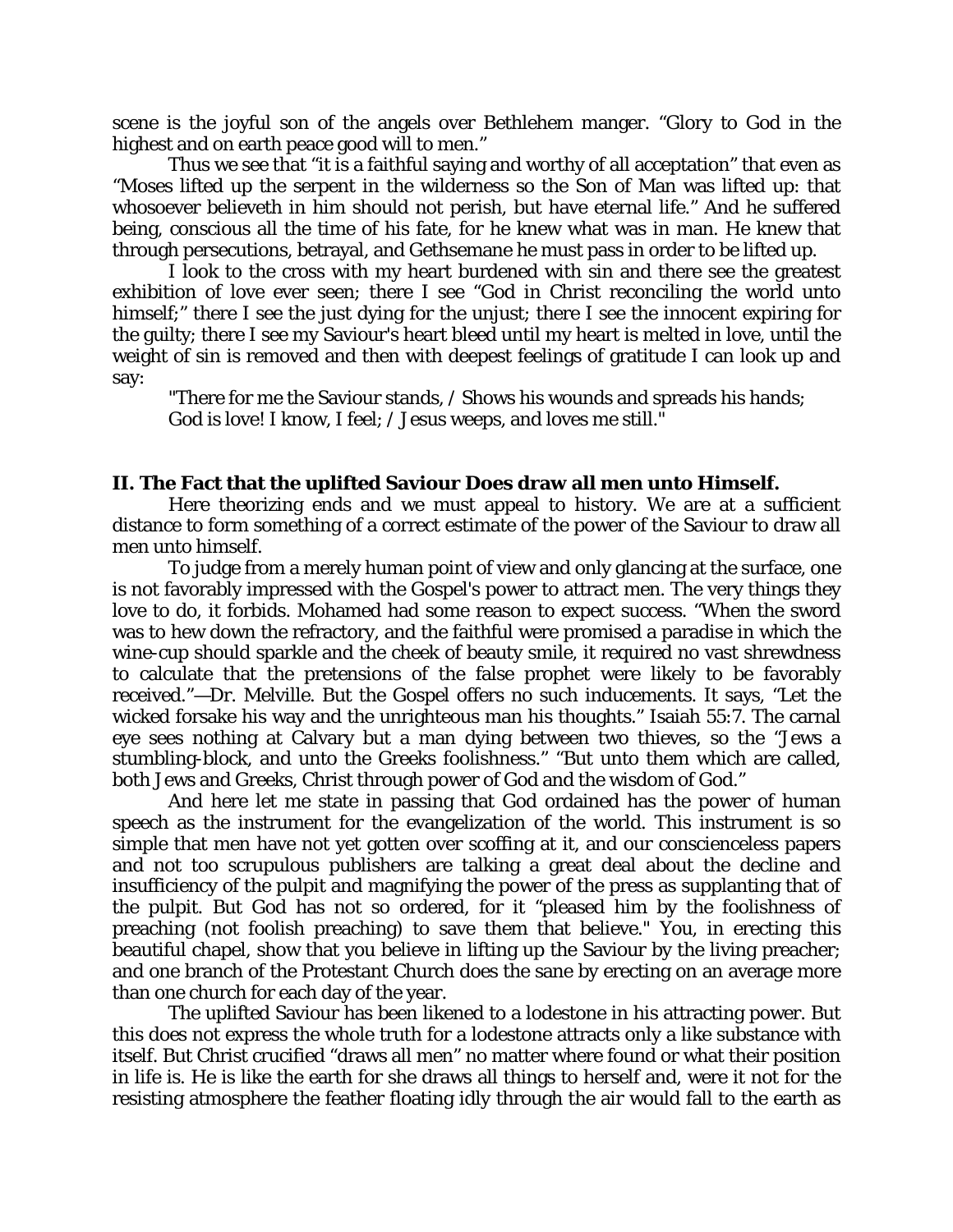rapidly as a mass of lead. Observe a beautiful analogy. All men are drawn to the Cross of Christ but some because of the "carnal atmosphere round them are not drawn so much." Remove or destroy this foul atmosphere and they would rush to Jesus as their center. "All are drawn, but one is inflated with vanity, and ergo floats; another is burdened with sin and ergo falls." Melville. The attractive power is there. There is a mysterious attraction, in the cross and were men to stop and "Behold the Lamb of God that taketh away the sins of the world," if they would but look away from the fleeting things of time at the Cross of Jesus that power, that drawing power would be exercised upon many more.

But let us appeal to history to establish the fact that Jesus if uplifted "will draw all men unto himself." After their Lord had ascended, and they had been endued with power from on high, the disciples went forth and preached everywhere. Their labors were blessed "and the Lord added daily to the Church such as should be saved." The persecuting Saul became the heroic and enthusiastic Paul who "turned the world upside down" and thereby incurring the hatred of the evil-doers everywhere. But the Gospel of Christ constrained him and none of those things thrown in his way could change him in his course. He, with many others both in his and succeeding ages, determined not to know anything among me, save Jesus Christ and him crucified. And herein laid their great success. Their speech and preaching "was not with the enticing words of man's wisdom, but in demonstration of the Spirit and the power." A few centuries later when the Church and State were united, when men sought to flatter those in power and cared more for the upper seats in the Church and State, more for the honor of men than the praise of God, when they cared more to lift themselves than to lift up Christ, then it was that the Church like Samson., was shorn of her strength and she became weak like other organizations. She was powerless to "draw men."

In the Reformation, Luther lifted up Christ and pleading the efficacy of the atonement he declared throughout Germany, "the just shall live by faith." Since then the center of Protestant was (is) Calvary. Around it as the central sun, everything revolves. The lisping infant, and the hairy sage; the untutored laborer and the cultured scholar; the dependent poor and the abounding rich; all look reverently to Calvary and with grateful hearts confess that "Christ is all and in all." There is no Church in harvest or city; (on mountain or in valley;) on hill or vale where Christ crucified is not in the midst, to him the guilty sinner looks for pardon and the dying saint trusts him for an entrance into the rest that remaineth for the people of God. Christ does draw men. And yet we are told Protestantism is a failure. Dr. John Hall asks, "How can that be a failure when in A. D. 1500 did not exist, and in A. D. 1683 controls populations to the extent of 408,ooo,ooo while its rivals--the Roman and Greek churches combined--control 280,000,000.

In our day Christ is drawing the masses unto himself. A writer in the N. A. Review for July writing on Church attendance says in his opening sentence. "It is a generally admitted fact that in these days only a small proportion even of intelligent and eminently respecta1ble people, are regular attendants upon religious services on Sunday." Is this statement correct? In 1883 the total attendance in the U. S. was 91,809,521. In 1800, there was 1 Evangelical Church member for 14.50 inhabitants; in 1880 1 for 5.11 inhabitants. The increase of population during the present century is 45,000,000. The relative increase in church members is greater than the relative increase in our population which is not only unprecedented in the history of our ration,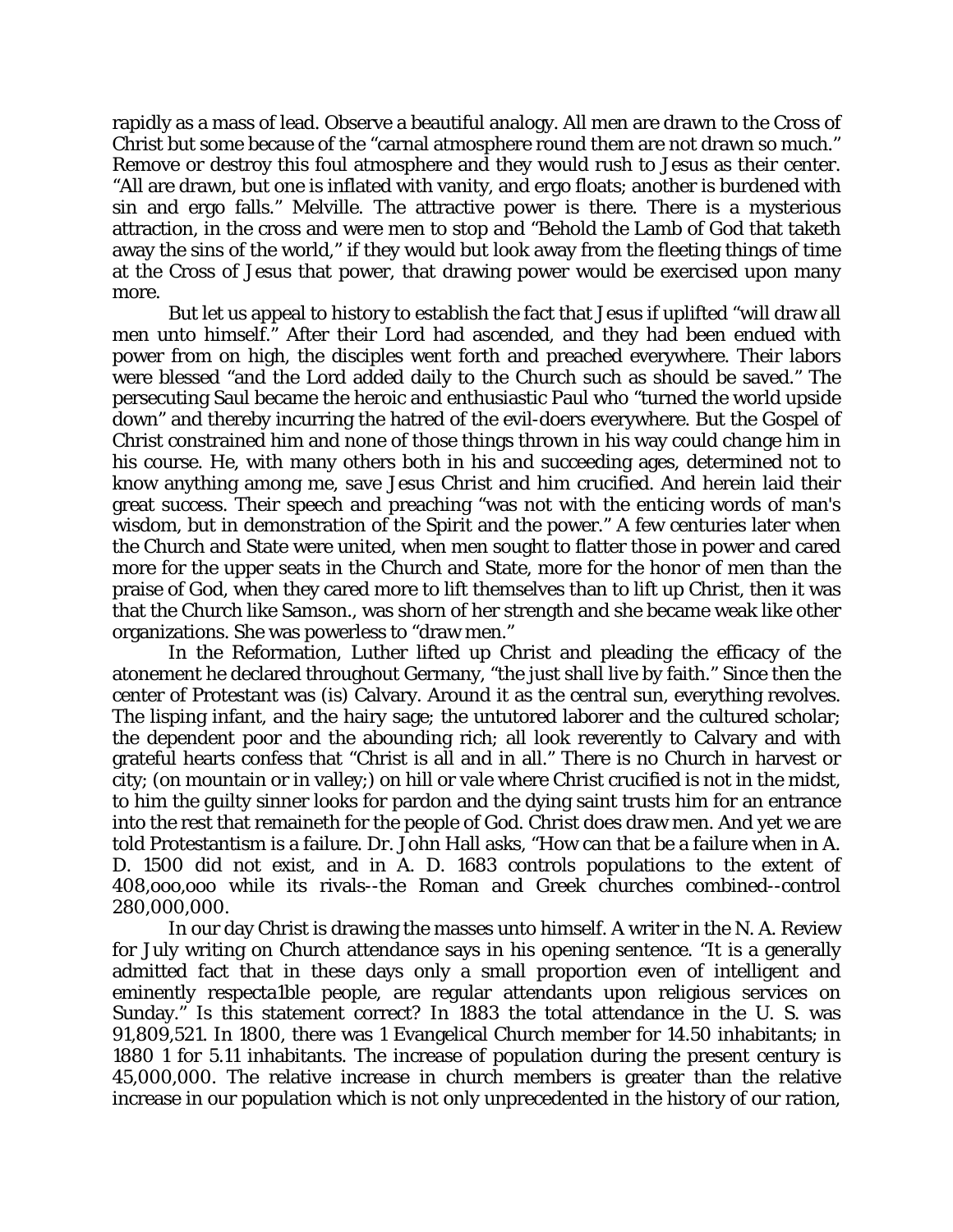but in the history of Christianity. Think of an increase of 3,400,000 evangelical Christians in 10 years in 1 nation alone. This means including the mortality of that tine., more than 1,000 conversions for every day of the entire decade. The gain during this decade alone was more than equal to the entire progress of Christianity during the first 250 years of its existence. "All men seek for thee" may still be said when Christ is lifted up before the world.

But more than this. It is not true that only weak-minded men and women adhere to the Christian religion. The scholarship of today is Christian. Where do we look for it? In our colleges and universities and among professional men who are our College Presidents and who fill the Professors' chairs? Who are the leaders of thought who fill our shelves with the profoundest works of sacred and secular literature? Are they those who sneer at the Bible and deny the necessity of a Saviour? Do they make a mock at sin and jest at death? Nay verily, these are the men who have taken their study to Calvary, who sit at the feet of Jesus, who are looking for "wondrous things out of the law" and yet confess that the half has never yet been told.

In Yale, Connecticut in 1745 "only 4 or 5 students were members of the Church." Princeton was no better. At Bowdoin College Massachusetts in the early person of the President—the Rev. Dr. Appleton only one student was willing to avow himself a Christian. We are told that "Wild and vague expectations were everywhere entertained, especially among the young, of a new order of things in which Christianity would be laid aside as an obsolete system." Just exactly what our enemies are boasting about today. They are sure our churches will be turned into musical observatories and that Christianity is dead or at least dying.

But the facts are these: "Yale has been favored with 36 revivals resulting in, at least, 1,200 conversions. In Princeton each of the last 25 classes, with but one or two exceptions, has been visited with a gracious revival." The Harvard Advocate says, "Inquiries extending through 1,400 graduates of Harvard College, within the last 10 years show only 2 skeptics, one an Atheist and the other an Agnostic; and never before were there so many evangelical Church members among the students of that institutions." At least 50% of the students in the higher school of learning are Christians. 254 Colleges were founded since 1850, of these 213 are denominational, and only 41 non-denominational. "We never saw it or, this fashion" nay as truly be said of Christianity now as in the days of Jesus on the earth.

But Christ is drawing men and by an influence silent, subtle, and mysterious there has been a decided change for the better in Christian morals. The licentious and degraded must seek the shelter of the night for their work. Liquor men are lying awake at nights mourning over the failure of prohibition to prohibit, while total abstinence has its thousands of followers. Woman is no longer in slavery and degradation, crime we are told is decreasing, law is more respected the guilty are sure to be punished, life and property are more secure than ever of such is the effect of the progress of our holy religion.

He who is drawn by the uplifted Saviour is anxious that others be brought under his magic power. So like the crusaders., he takes the cross and goes forth. It is held up in Utah 11-where Satan's seat is"; it goes down into the mines; defies the papal power in Mexico is planted in Republics of South America; is borne across the waters into Africa; is erected before the false gods of India, China, and Japan which like Dagon fall to the earth at its presence; it is undermining Catholicism in Europe and sure death to all